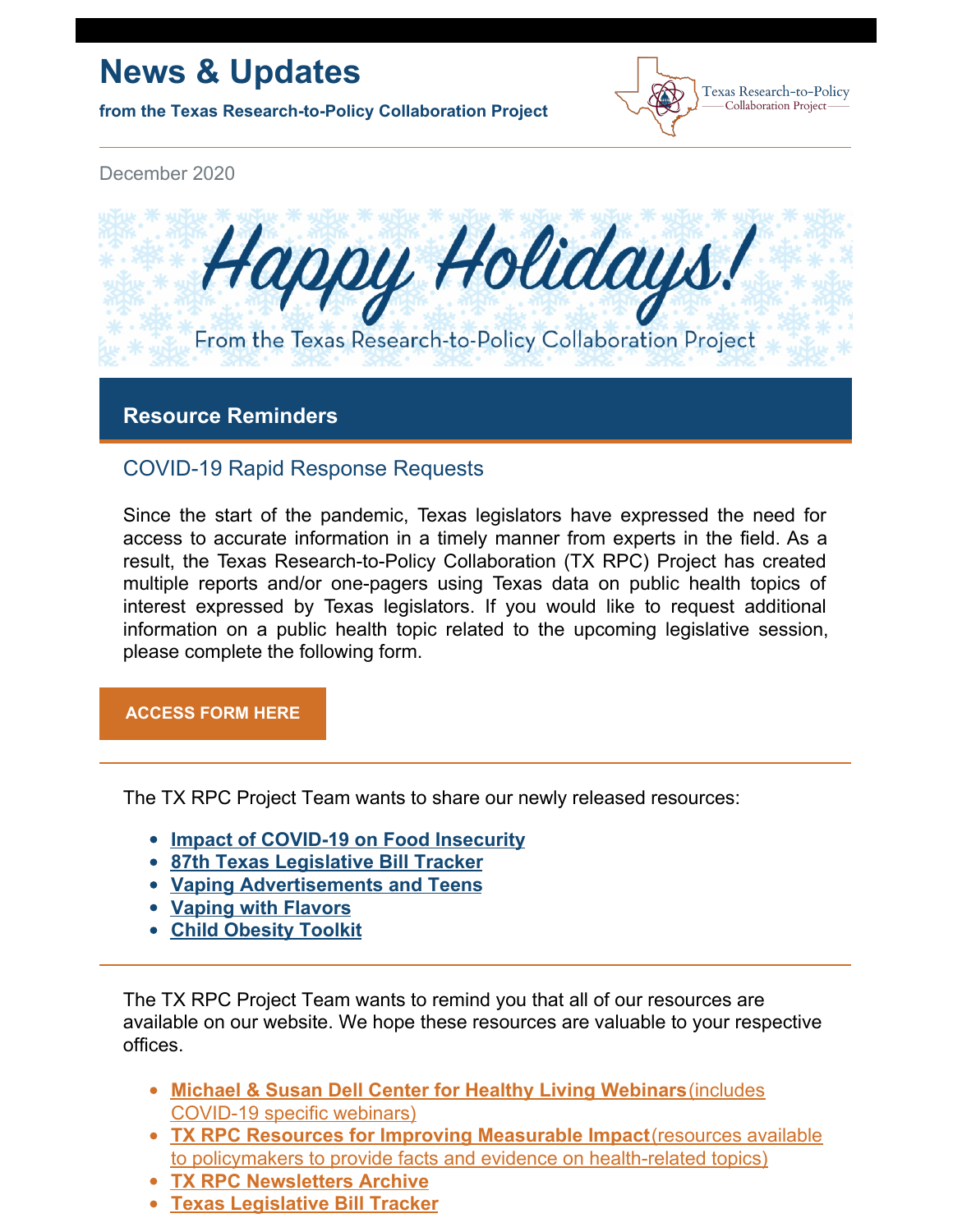**Texas Child Health Status [Reports](https://sph.uth.edu/research/centers/dell/texas-child-health-status-report/index.htm) and Toolkits**

# **Resources from TX RPC Members and Organizations**

Texas CARES Project: Public health experts at DSHS and UTHealth are collaborating on nation's largest COVID-19 serological testing assessment **Steven Kelder, PhD - UTHealth School of Public Health in Austin, Harold W. (Bill) Kohl, III, PhD - UTHealth School of Public Health in Austin, Sarah Messiah, PhD - UTHealth School of Public Health in Dallas, Melissa Valerio-Shewmaker, PhD - UTHealth School of Public Health in Brownsville**



To help public health professionals and scientists better understand the spread of COVID-19 in Texas and the immune response it causes in individuals, researchers at The University of Texas Health Science Center at Houston (UTHealth) are partnering with the Texas Department of State Health Services (DSHS) to launch the Texas Coronavirus Antibody Response Survey (Texas CARES). Texas CARES will determine the proportion of people throughout Texas who have COVID-19 antibodies, indicating a past infection and presumably some degree of immune protection. Survey team members involved in Texas CARES include TX RPC Network Members Drs. Steven Kelder, Bill Kohl, Sarah Messiah, and Melissa Valerio-Shewmaker.

#### **Key Takeaways:**

- Texas CARES is providing up to 3 free COVID-19 antibody tests over a 6 month period to Texans (5-80 years of age).
- Texas CARES is offered by the UTHealth School of Public Health and the Texas Department of State Health Services (DSHS). Help them understand how COVID-19 antibodies work in our community by enrolling in their study!
- The survey team is looking to enroll a diverse population of participants to gather more insight on why some individuals infected with the virus are asymptomatic and if that affects their antibody response. Those who have tested positive, negative, or have never been tested for COVID-19 are eligible to enroll in this assessment.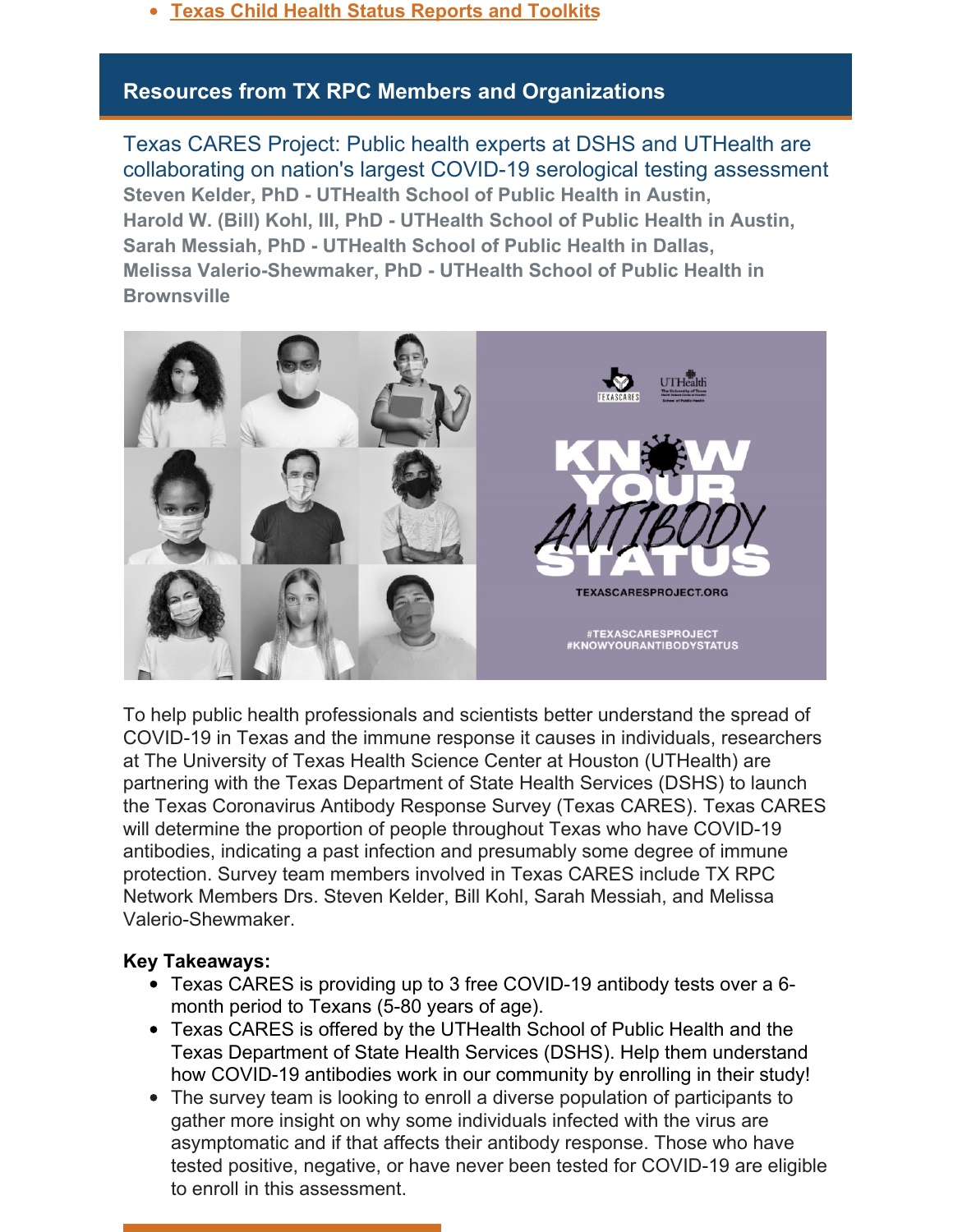# 87th Texas Legislature Bill Tracker

**Michael & Susan Dell Center for Healthy Living**

Since the 2013 session, the Center has hosted a legislative bill tracker that identifies proposed bills related to child and adolescent health and to research taking place at the Center and the expertise of our faculty.

The 2021 legislative tracker is segmented into general categories: early childhood education, food policy, school/after-school care, tobacco/e-cigarettes, and more. Each legislative biennium, Center students and staff identify related bills as new bills are filed and the status of each bill as the session progresses. Each category of the legislative tracker is accompanied by relevant resources.

> **VIEW THE [TRACKER](https://sph.uth.edu/research/centers/dell/87th-texas-legislative-session/index)**

Webinar: Supporting Families in Crisis: A rapid assessment methodology to address needs in low-income houses during COVID-19 **Shreela Sharma, PhD, RD, LD - UTHealth School of Public Health in Houston**

In the wake of the COVID-19 crisis, Brighter Bites was unable to deliver its standard program to families due to school closures. Instead, in partnership with the UTHealth School of Public Health, Brighter Bites deployed a rapid epidemiological assessment qualitative methodology to identify families in need and support their most acute social needs. The webinar was presented by TX RPC Network Member Dr. Shreela Sharma along with Senior Program Director Mike Pomeroy, and Program Manager of Nutrition Education Jacqueline Noyola from Brighter Bites.

#### **Key Takeaways:**

- 132 families have been supported through this grocery assistance initiative since the start of the COVID-19 pandemic.
- \$25 produce vouchers were sent bi-weekly to more than 15,000 Brighter Bites households for fruit and vegetable purchases at partner grocery chains over 2-3 months.

# **WATCH THE [RECORDING](https://sph.uth.edu/research/centers/dell/webinars/webinar.htm?id=bfeb160c-e0da-46ee-bb92-9eb25edbd955)**

# **Highlights from TX RPC Members Conducting COVID-19 Research**

#### Adults Reporting to their Workplace

**Catherine Troisi, PhD, MS - UTHealth School of Public Health in Houston**

TX RPC Network Member Dr. Troisi was interviewed on abc13. "We use six feet as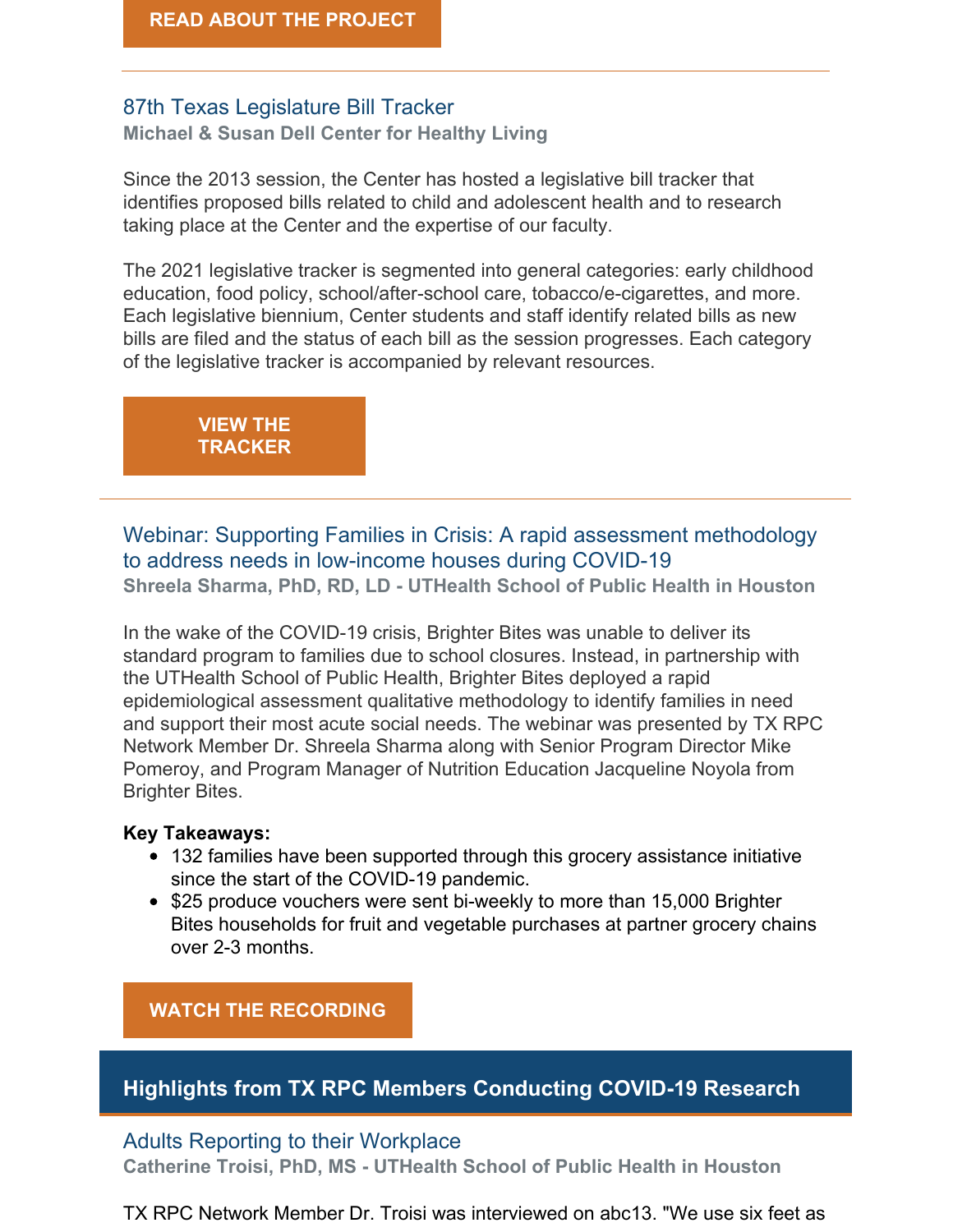a guideline, but there is new research coming out that the virus can be spread through aerosols which can travel further in the air," infectious disease expert Dr. Catherine Troisi said. "Just try to keep as far away from other people as you can."

**Key Takeaways:**

- Community transmission was drastically lower in areas where more workers were given the option to telework.
- As a reminder, according to the CDC, here are the groups who are at a higher risk for the virus and should be working from home if possible:
	- Older adults (65 years and older),
	- Pregnant women,
	- Anyone with an underlying pre-existing condition, and
	- If you live with someone who falls under one of the above categories

# **READ THE [ARTICLE](https://abc13.com/coronavirus-in-the-workplace-positive-covid-19-test-working-from-home-returning-to-work/7698645/)**

# Epidemiologist Answers COVID-19 Questions

**Catherine Troisi, PhD, MS - UTHealth School of Public Health in Houston**

TX RPC Network Member Dr. Troisi regularly appears on the Q&A portion of the Thursday Houston Matters show. On the November 16 show, Dr. Troisi fielded listeners' questions about COVID-19 (24.40 mark on the recording).

# **Q&A Highlights:**

- **Q:** I heard that the flu vaccine is not effective for older people. Is this true?
- **A:** It is not just the flu vaccine, every vaccine is less effective for older people. This is due to the immune system of older people not working as well when they were younger. However, there are high dose vaccines available for people 65 years and older.
- **Q:** Every time I take the high dose vaccines, I have localized reactions that I would need to report to the CDC per my doctor's instructions. If a person 65 years and older can take a normal dose flu vaccine and have a normal reaction but has a reaction with the high dose vaccine, is this person experiencing an allergic reaction?
- **A:** Just because you have the option to take a higher dose vaccine, it does not mean you have to take it. We always say get whatever flu vaccine you can get.The higher dose vaccines are more likely to cause side effects because they have a higher content of proteins. It's unlikely that you're actually allergic, and genetics can also play a role. Getting the normal dose flu vaccine is fine if you have a history of reactions from receiving higher dose vaccines. However, talk to your healthcare provider before choosing which vaccine to get.

**LISTEN TO THE [RECORDING](https://www.houstonpublicmedia.org/articles/shows/town-square/2020/11/10/385954/a-new-vaccine-against-covid-and-health-experts-answer-your-questions/?utm_source=rss-town-square-article&utm_medium=link&utm_campaign=hpm-rss-link)**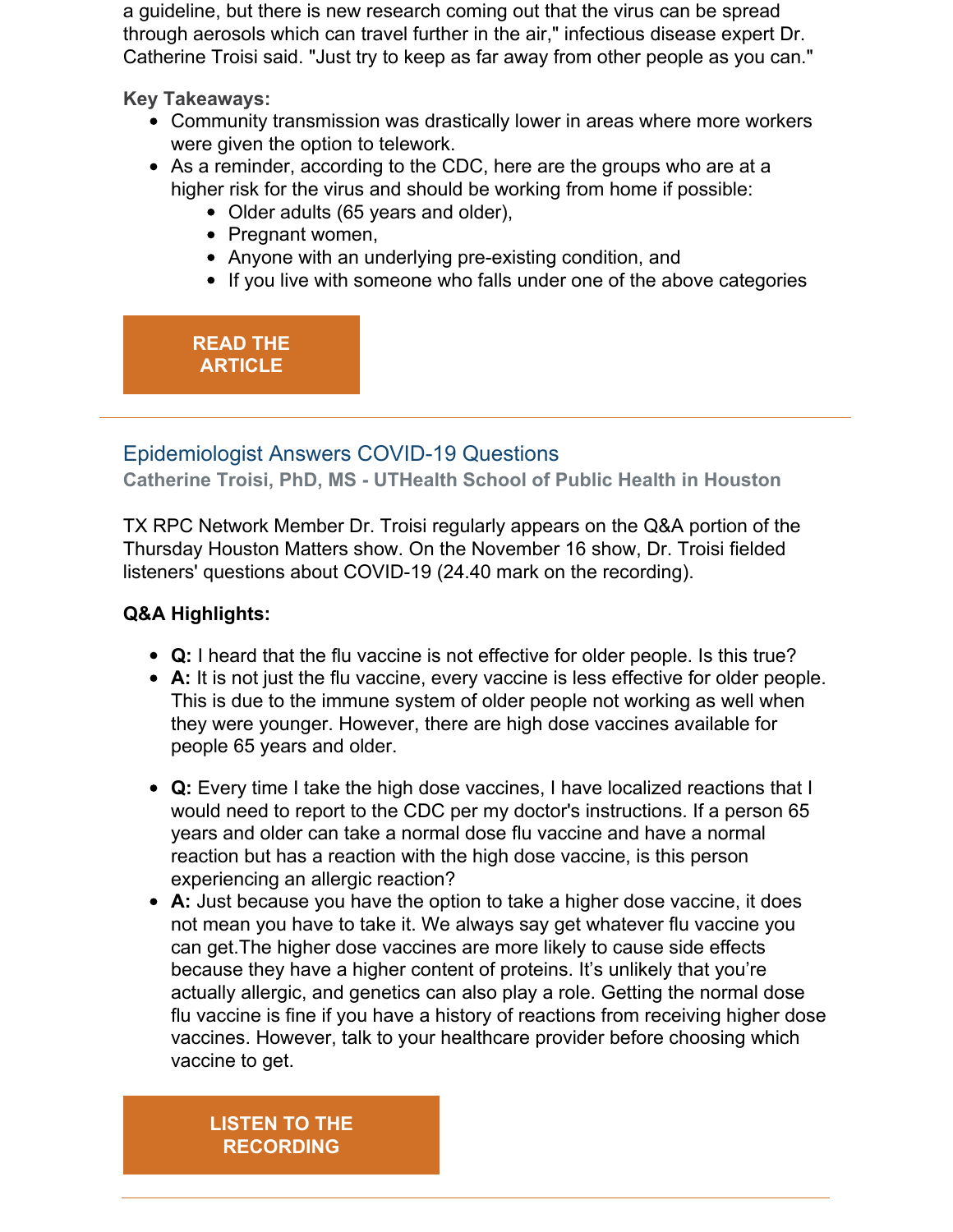## December is a dangerous month for people with heart conditions **Jay Maddock, PhD, FAAHB - Texas A&M School of Public Health**

TX RPC Network Member Dr. Jay Maddock was interviewed by KAGS-LD about how people with heart conditions are not visiting their doctors due to the pandemic. December, specifically between Thanksgiving and the new year is when doctors see an increase in patients who have heart attacks or heart failure. "More people this year will die in the United States from heart disease than will die from COVID-19. Unfortunately, that has come at the cost of forgoing preventive care, and so it really is important that people visit their doctors and the safety protocols are in place. Your doctor's office is probably one of the safest places you can go."

#### **Key Takeaways:**

- Unhealthy eating, salt intake, lack of physical activity, and alcohol consumption spike during the holiday season, increasing risk of heart problems.
- Those who skip their visits to the doctor related to heart condition check ups and treatment can increase long-term risk of mortality.
- Individuals who have heart conditions are already at increased risk for COVID-19

**READ THE [ARTICLE](https://www.kagstv.com/article/news/health/december-is-a-dangerous-month-for-those-with-heart-problems/499-2dbfc97b-6fe7-4dce-821a-340c5f4ebfbe)**

# **TX RPC Partner Events**

Webinar: Finding Effective Technology-Based Tools for the Promotion of Healthy Lifestyles During COVID-19

**Michael & Susan Dell Center for Healthy Living Live Smart Texas**

Many clinics, schools, and community health partners have to reinvent how to deliver programs and services to help people live healthier lives during COVID-19. This webinar gave an overview of what to look for when choosing an online program so that decision makers can navigate the large market of remote programs and apps available. Insight on what makes implementation successful, how to overcome challenges, and best practices for measuring engagement were also presented.

# **VIEW THE [RECORDING](https://files.constantcontact.com/8c069433101/df1237a1-0060-4f8d-b8e9-e101b099a5a4.pdf)**

# 87th Legislative Priorities

**Partnership for a Healthy Texas**

The Partnership for a Healthy Texas (PFHT) presented their 2021 Priorities for the 87th Legislative Session to 80 advocates, lawmakers, and legislative staff during a virtual Legislative Briefing. Health advocates and PFHT leaders Dr. David Lakey,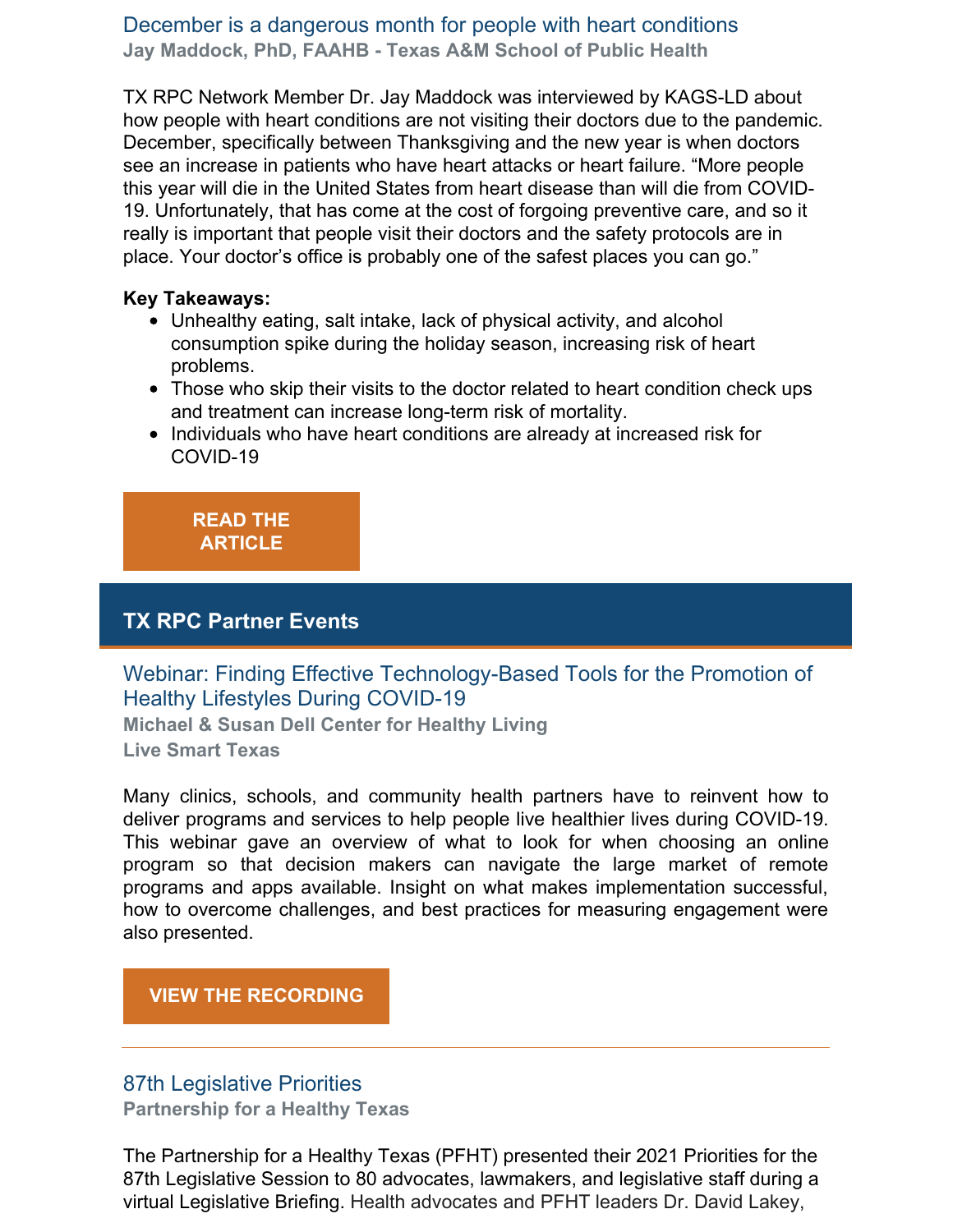Dr. Rose Haggerty, Jamie Olsen, and TX RPC Network Members Dr. Leah Whigham and Michelle Smith discussed the state of obesity during the current pandemic as well as the policy recommendations that the Partnership will be advocating for this session. By ensuring that every child has the physical and health education they need to create habits that last a lifetime and that every adult has access to healthy, affordable food, they are striving towards a more healthy Texas - a goal made even more critical by the current crisis.

Their 2021 Legislative Priorities include policy recommendations around:

- 1. Ensuring all Texas children have access to a well-rounded education which includes recess, physical education, and instruction on health.
- 2. Eliminating food insecurity exacerbated by the COVID-19 pandemic; increase Texans' access to healthy foods and decrease their risk of obesity.
- 3. Maintaining and strengthening Texas' current public health and educational infrastructure to address obesity.

## **VIEW THE WHITE [PAGES](https://mcusercontent.com/0d5cd172f0050a66ac825b83e/files/ee4f4853-7c64-4336-a9e2-f79e3661a29b/Priorites_2021.pdf)**

# New Ideas for the New Normal

**Texas Action for Healthy Kids 2020 Virtual Summit**

Texas Action for Healthy Kids hosted a 2-day Summit on Nov. 16-17 focusing on the COVID-19 pandemic, school's responses to the pandemic, physical education and social emotional health, feeding Texas families and children, and research and policy for the upcoming legislative session. Each session was introduced with brief comments from our youth! The Summit recordings are available on YouTube.

# **VIEW THE [RECORDING:](https://www.youtube.com/watch?v=Ej0osT3znTQ) DAY 1**

#### **VIEW THE [RECORDING:](https://www.youtube.com/watch?v=NvGyK6zePkw) DAY 2**

# Youth Video Challenge

**Healthy Living Matters**

Healthy Living Matters works to enact policies at the community, county, and state levels that make healthy eating and physical activity the "easy" choice for Harris County children and families, thereby helping to reverse the obesity trend. They are raising awareness about what's needed to make your school or community a healthier place by asking children to use their creativity to create and submit a 1 minute video telling us what is important to you as it relates to EAT (healthy eating), PLAY (physical activity) or LEARN (health education). Eligible videos will be shared on social media and with elected officials during a meet & greet in early 2021.

#### **[VIEW](http://www.healthylivingmatters.net/youth_video_challenge) THE**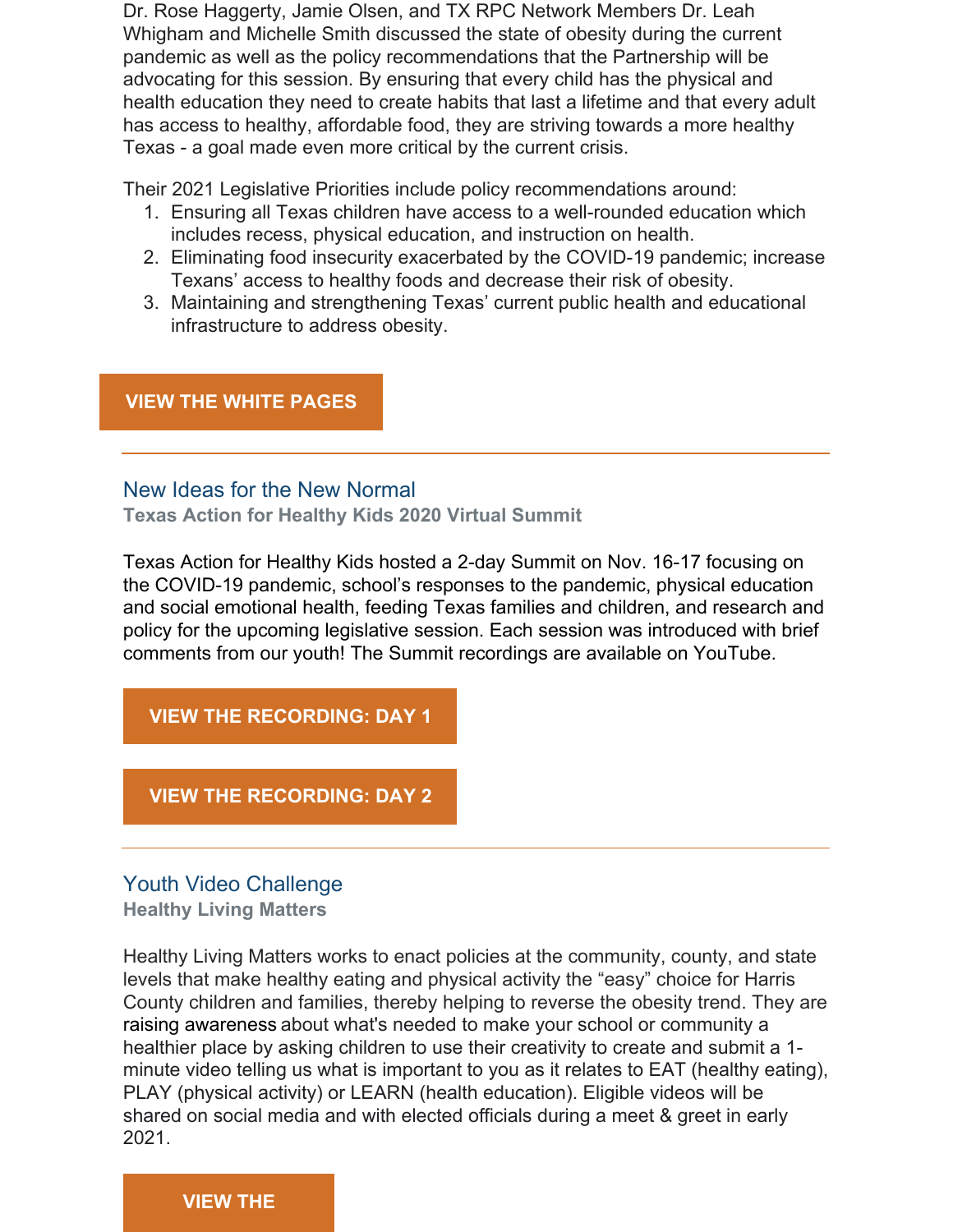# Report on TX Early Childhood Intervention Funding and Enrollment Lagging for Toddlers with Disabilities

**Texans Care for Children**

A new report from Texans Care for Children shows that the Texas Early Childhood Intervention (ECI) program is under-enrolling infants and toddlers with disabilities and developmental delays as state funding for the program continues to lag behind previous funding levels. A number of recommendations are included in the report, including restoring the amount of state funding previously provided to serve each child enrolled in ECI, addressing the disproportionate under-enrollment of Black children, and reducing the children's uninsured rate in Texas by allowing eligible children to remain enrolled in Children's Medicaid for 12 continuous months.The report by Texans Care for Children also shows that the COVID-19 pandemic has created new costs and challenges for community organizations that provide ECI services, even as ECI providers have successfully transitioned to telehealth during the pandemic.

## **VIEW THE [REPORT](https://static1.squarespace.com/static/5728d34462cd94b84dc567ed/t/5fab103aec781e3dbf1edc63/1605046345289/2020-eci-report.pdf)**

# **Recent Publications by TX RPC Researchers**

#### **November**

Burford, K., Dooley, E., Lanza, K., & **Knell, G.** (2020). Associations of Urbanicity and Sociodemographic Characteristics with Protective Health Behaviors and Reasons for Leaving the Home During COVID-19. Health Psychology Bulletin, 4(1).

Cardel, M. I., Pavela, G., Janicke, D., Huo, T., Miller, D., Lee, A. M., Gurka, M. J., **Dhurandhar, E.,** Peters, J. C., & Caldwell, A. E. (2020). Experimentally Manipulated Low Social Status and Food Insecurity Alter Eating Behavior Among Adolescents: A Randomized Controlled Trial. Obesity, 28(11), 2010-2019

Dooley EE, Pettee Gabriel K, **Kohl III HW**, Durand CP, **Hoelscher DM, Byrd-Williams CE.** Adiposity, cardiovascular, and health-related quality of life indicators and the reallocation of waking movement behaviors in preschool children with overweight and obesity: An isotemporal data analysis. PLOS one. 2020;15(11):e0242088.

Driscoll, M., Dalton, D., Jenkins, P., Tinc, P., Murphy, D., **Douphrate, D.I.,** Lundqvist, P., Pate, M., Lindahl, C., Meyerhoff, A. and Scott, E., 2020. A Scoping Review of Safety and Health Interventions in the High-Risk Dairy Industry: Gaps in Evidence Point to Future Directions in Research. Journal of Agromedicine, pp.1-13.

Fischer, R. S., Unrine, J. M., Vangala, C., Sanderson, W. T., Mandayam, S., & **Murray, K. O**. (2020). Evidence of nickel and other trace elements and their relationship to clinical findings in acute Mesoamerican Nephropathy: A case-control analysis. PLOS one, 15(11), e0240988

Font, S. A., & **Gershoff, E. T.** (2020). Foster Care: How We Can, and Should, Do More for Maltreated Children. Social Policy Report, 33(3), 1-40.

Mantey DS, **Harrell MB**, Chen B, **Kelder SH**, Perry CL, Loukas A. A Longitudinal Examination of Behavioral Transitions among Young Adult Menthol and Non-Menthol Cigarette Smokers Using a Three-State Markov Model. Nicotine & Tobacco Research. 2020.